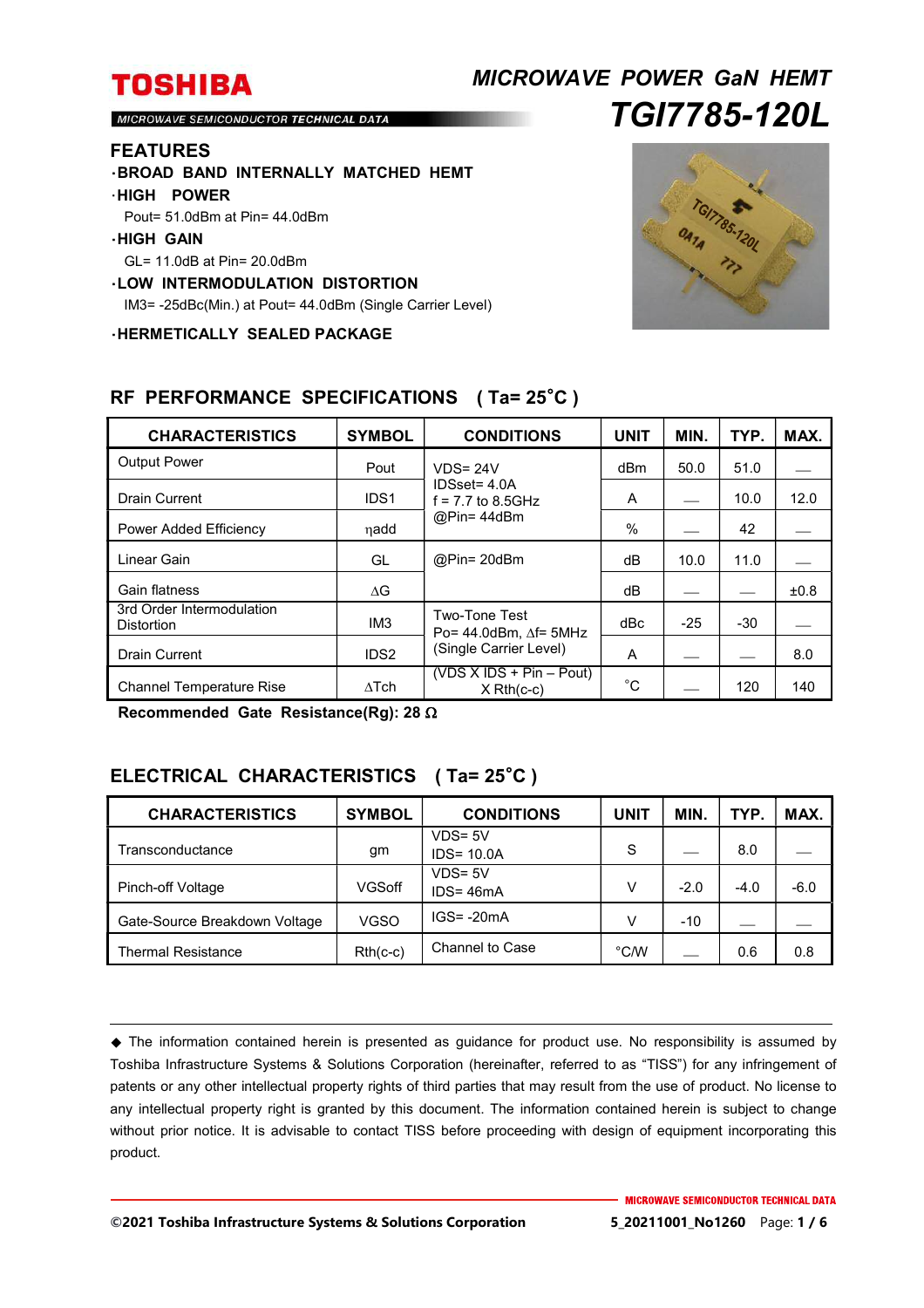MICROWAVE SEMICONDUCTOR TECHNICAL DATA

### **ABSOLUTE MAXIMUM RATINGS ( Ta= 25**°**C )**

| <b>CHARACTERISTICS</b>             | <b>SYMBOL</b> | <b>UNIT</b> | <b>RATING</b>   |
|------------------------------------|---------------|-------------|-----------------|
| Drain-Source Voltage               | <b>VDS</b>    | V           | 50              |
| Gate-Source Voltage                | <b>VGS</b>    | v           | $-10$           |
| <b>Drain Current</b>               | <b>IDS</b>    | A           | 18.0            |
| Total Power Dissipation (Tc= 25°C) | PT            | W           | 280             |
| <b>Channel Temperature</b>         | Tch           | °C          | 250             |
| Storage Temperature                | Tsta          | °C          | $-65$ to $+175$ |

### **PACKAGE OUTLINE (7-AA06A)**



### **HANDLING PRECAUTIONS FOR PACKAGE MODEL**

Soldering iron should be grounded and the operating time should not exceed 10 seconds at 260°C or 3 seconds at 350°C.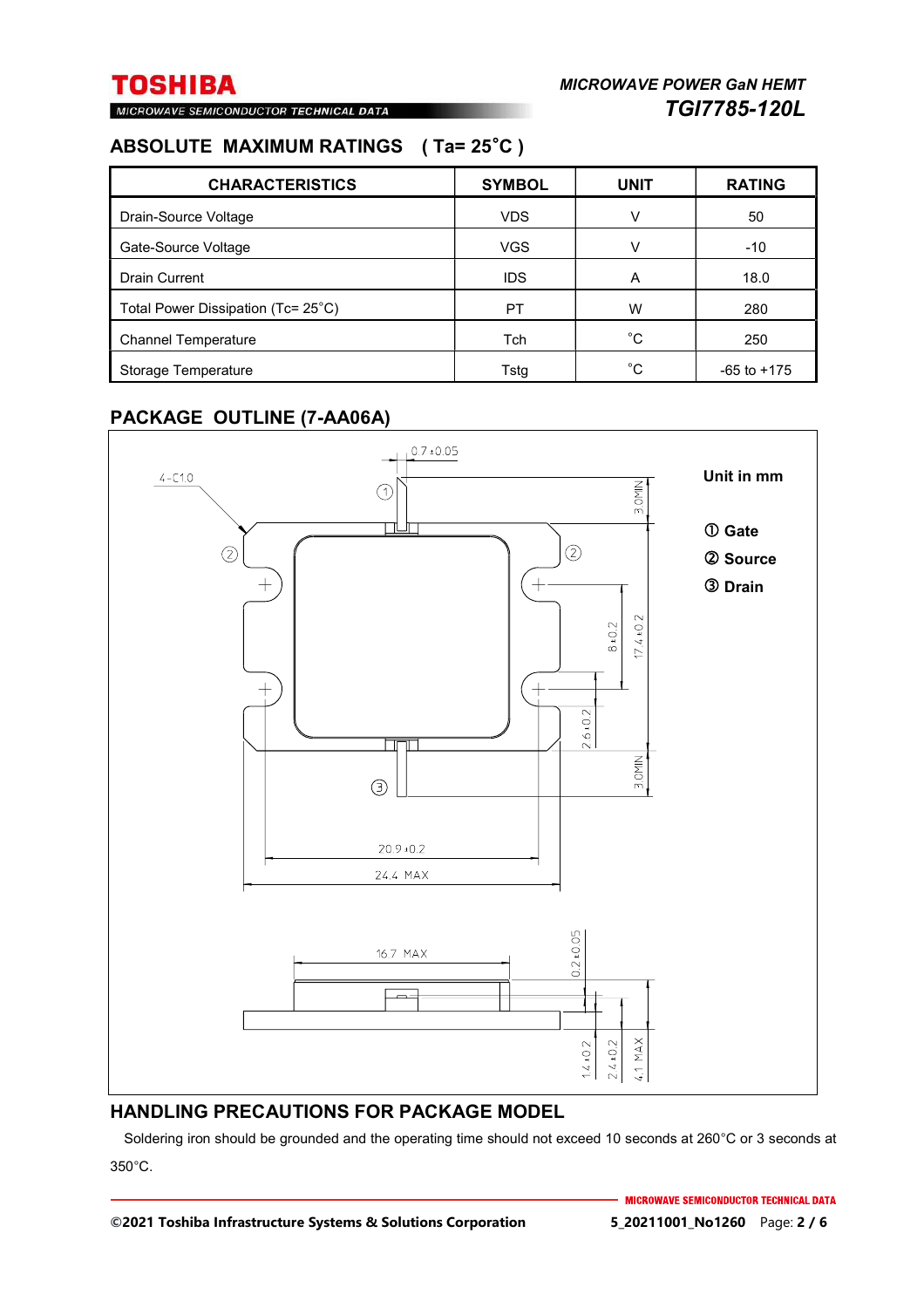*MICROWAVE POWER GaN HEMT TGI7785-120L* 

#### MICROWAVE SEMICONDUCTOR TECHNICAL DATA **TYPICAL RF PERFORMANCE**

#### ・**Pout , IDS , IGRF , Gain vs. Pin vs. Temperature**

VDS= 24 (V) , IDSset= 4.0 (A) , f= 7.7 , 8.1 , 8.5 (GHz)

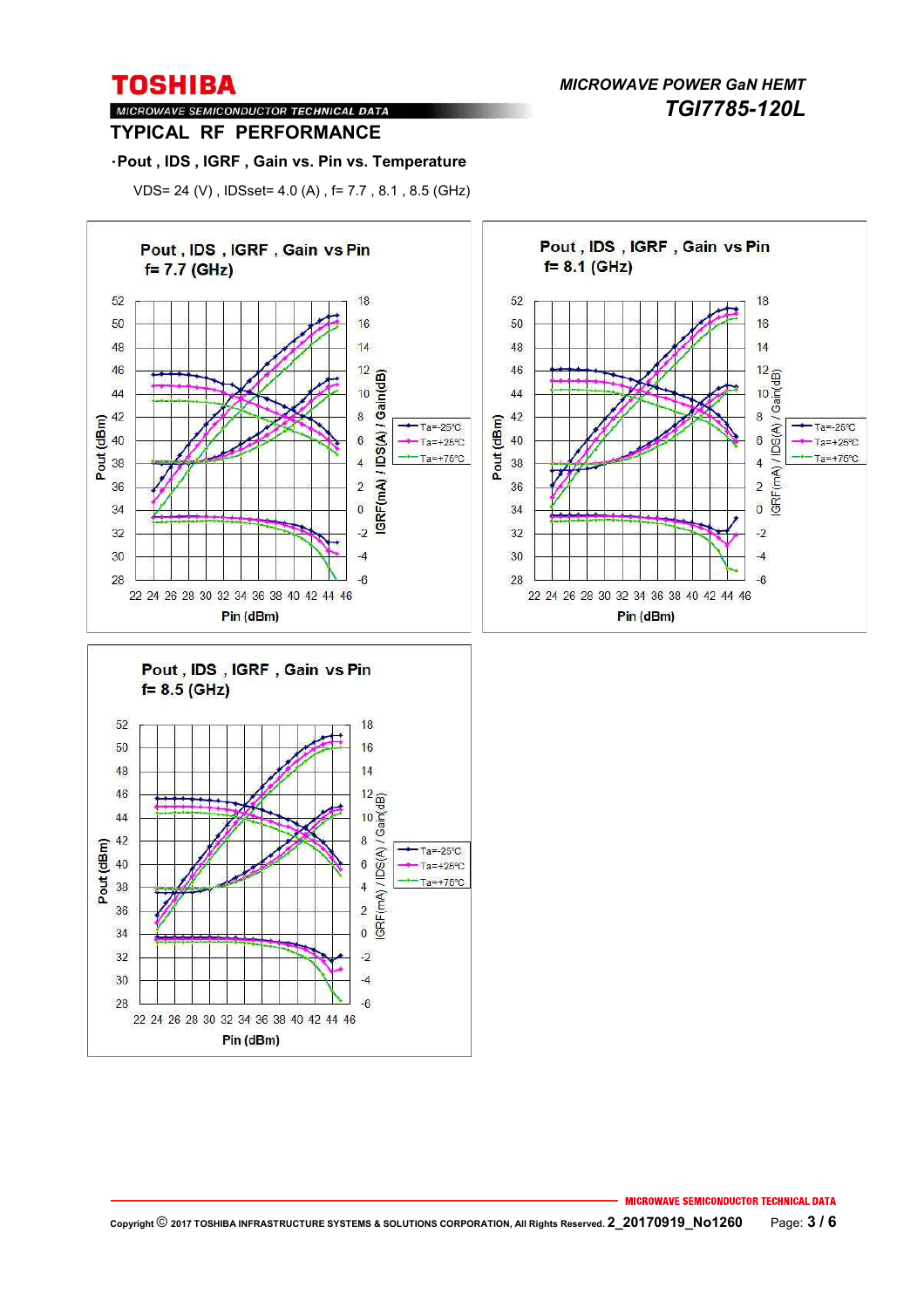MICROWAVE SEMICONDUCTOR TECHNICAL DATA

*MICROWAVE POWER GaN HEMT TGI7785-120L* 

#### ・**IM3 vs. Pout**

VDS= 24 (V) , IDSset= 3.0 , 4.0 , 5.0 (A) , f= 7.7 , 8.1 , 8.5 (GHz)

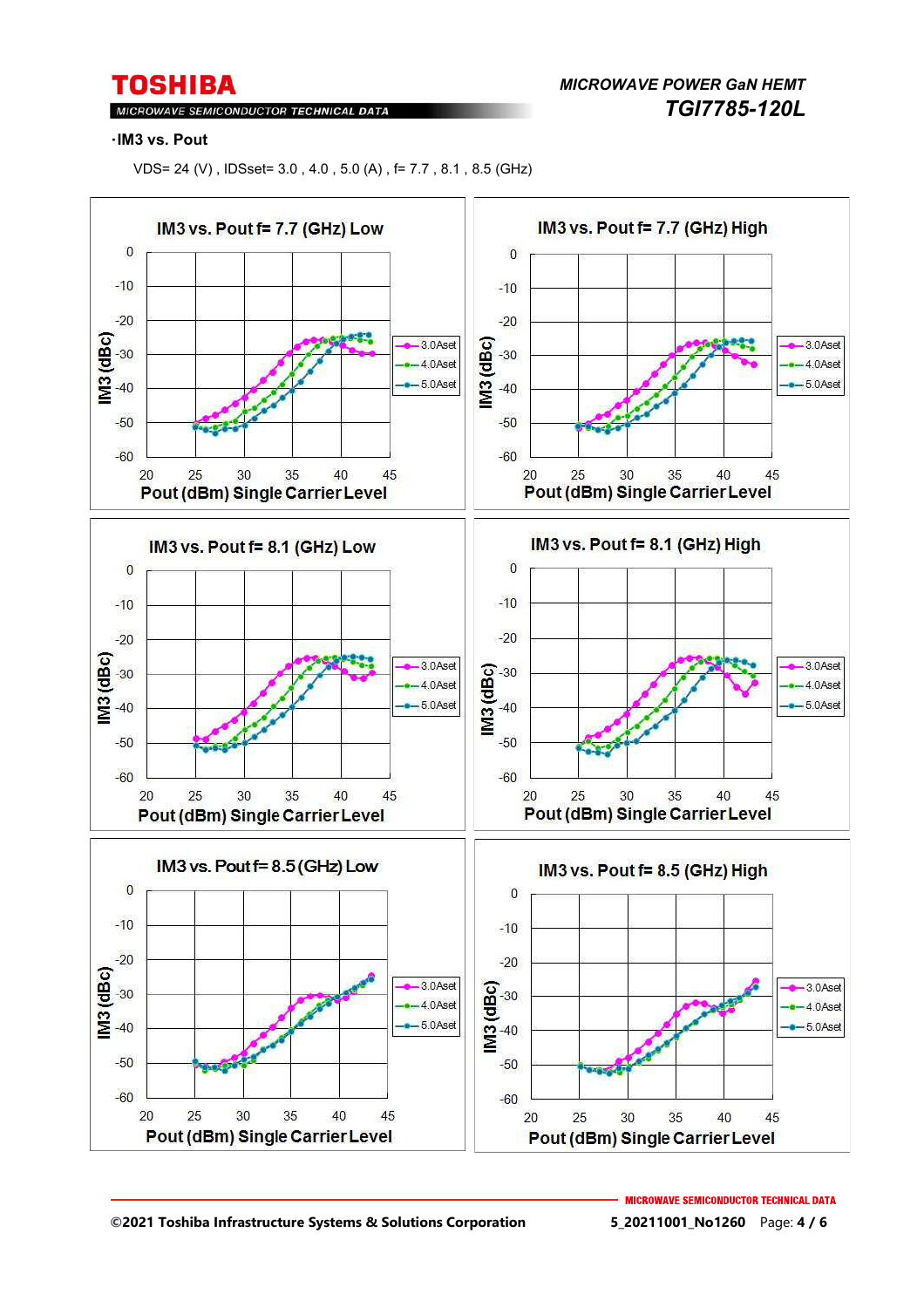MICROWAVE SEMICONDUCTOR TECHNICAL DATA

*MICROWAVE POWER GaN HEMT TGI7785-120L* 

#### ・**S-Parameters**

VDS= 24 (V) , IDSset= 4.0 (A) , f=7.0 to 11.0 (GHz)

Marker : 7.7 , 8.1 , 8.5 (GHz)



**MICROWAVE SEMICONDUCTOR TECHNICAL DATA**